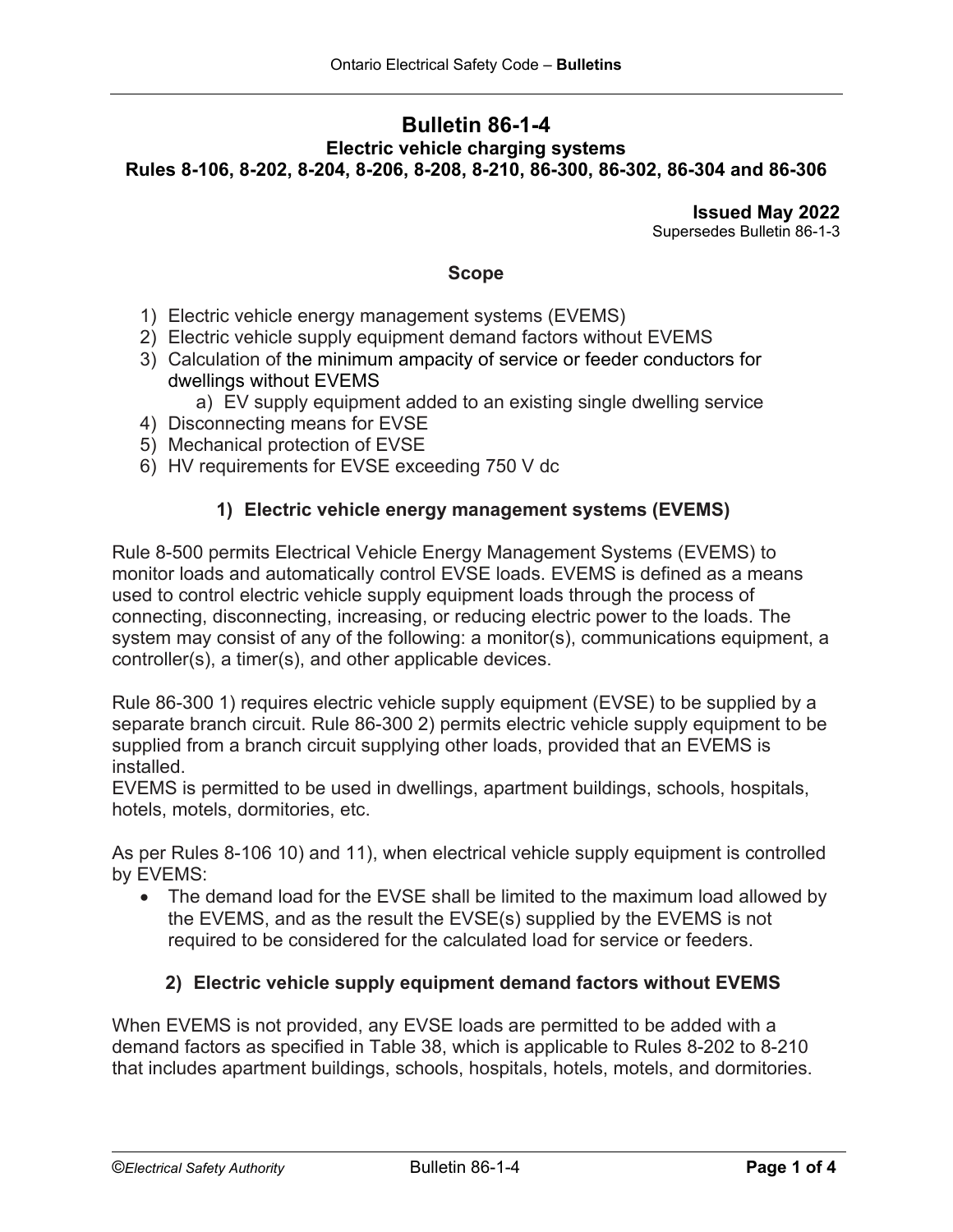## **3) Calculation of the minimum ampacity of service or feeder conductors for dwellings without EVEMS**

Examples of calculations of the minimum ampacity of service or feeder conductors supplying single dwellings and two or more dwelling units that include EVSE (without EVEMS) is provided in Bulletin 8-3-\*.

# **a) EV supply equipment added to an existing single dwelling service**

Questions have been asked if a service upgrade is required when EV supply equipment is added to the existing single dwelling service. In order to calculate the new service rating and determine if a service upgrade is required, a calculation is permitted to be done in accordance with Rule 8-106 8).

Based on Rule 8-106 8) and Bulletin 8-3-\*, it is permitted to use a detailed load (demonstrated load), as obtained from the local distribution company (LDC), indicating the existing peak demand over the last 12 months, plus the EV supply nameplate rating to calculate the new demand. Rule 8-200 3) does not consider the total dwelling unit loads to be continuous, but EVSE loads shall be considered with a demand factor of 100%. The calculation should be based on the following formula:

Peak Demand Ampacity (from LDC) + EV supply equipment, nameplate ampacity (typically 32A for Level 2)  $\leq$  Service ampacity

If the existing peak demand over the last 12 months is not provided, the calculation of the new service shall be done in accordance with Rules 8-200, 8-202 and Bulletin 8-3-\*.

# **4) Disconnecting means for EVSE**

## **Question 1**

Is it permitted to base the rating of Electric Vehicle Supply Equipment (EVSE) on the field settings that are part of the equipment, for the purposes of maximum circuit loading, disconnect requirements, or receptacle configurations for such equipment? (Rules 86-302, 86-304, 86-306)

### **Answer 1**

Yes, provided the adjustable settings are not accessible (i.e. use of tool is required to open the enclosure), the manufacturer supplies installation instructions for settings and circuit requirements and the equipment is field marked to indicate the maximum setting allowed for that installation.\*

## (\*) Example

When the dip switch is set to limit the output to 48 A and is connected to a 60 A branch circuit, a disconnecting means is not required. Rule 86-304 1) requires a separate disconnecting means for each installation of EVSE rated more than 60 A or than 150 volts to ground. When the dip switch is set to limit the current to 64 A with an 80 A branch circuit, a disconnecting means is required.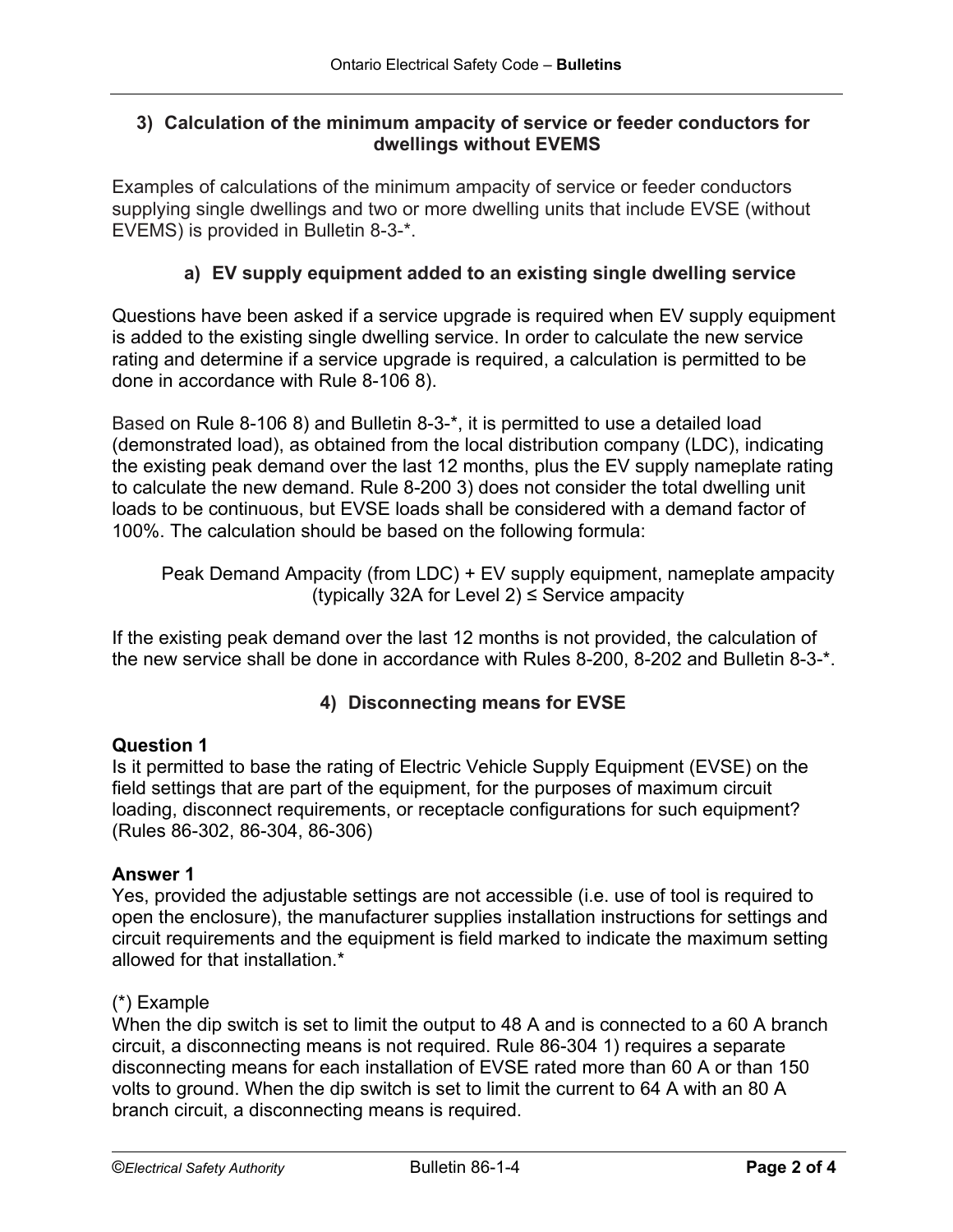## **Diagram B1 – Example of a dip switch setting for an EV Supply Equipment as per manufacturer instructions**

| Rotary<br><b>Switch</b><br><b>Position</b> | Maximum<br>Output<br>Current | Circuit<br><b>Breaker</b> |
|--------------------------------------------|------------------------------|---------------------------|
| 0                                          | <b>Test mode</b>             | N/A                       |
| 1                                          | 12A                          | <b>15A</b>                |
| $\overline{2}$                             | 16A                          | 20A                       |
| $\overline{3}$                             | <b>20A</b>                   | <b>25A</b>                |
| 4                                          | 24A                          | <b>30A</b>                |
| 5                                          | 28A                          | 35A                       |
| 6                                          | 32A                          | 40A                       |
| 7                                          | 36A                          | 45A                       |
| 8                                          | 40A                          | <b>50A</b>                |
| 9                                          | 48A                          | 60A                       |

## **5) Mechanical protection of EVSE**

# **Question 3**

Are electrical vehicle supply equipment required to be protected from mechanical damage as per Rule 2-200?

### **Answer 3**

Yes. EVSE are typically subject to mechanical damage (see photo B2) and protection is required.

### **Direction**

Protection of EVSE can be achieved by locating the EVSE where it is unlikely to be struck by a vehicle, such as:

- EVSE installed on a raised curb or sidewalk, at a sufficient distance back from the edge of the curb,
- installing guards such as bollards (Photo B3) or parking stops, or
- Mounted at a height (Photo B4) where it is unlikely to be struck by a vehicle.